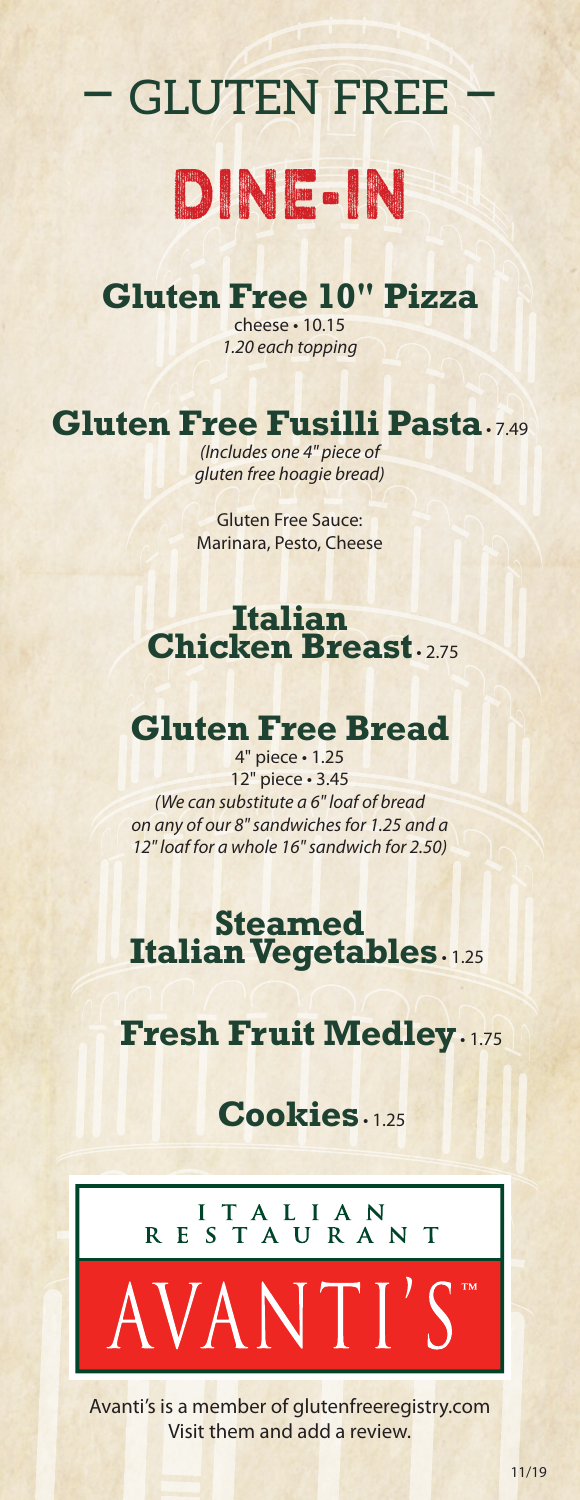# – gluten free – carry out & delivery

# **Gluten Free 10" Pizza**

cheese • 10.15 *1.20 each topping*

# **Gluten Free Fusilli Pasta** • 6.79

*(Includes one 4" piece of gluten free hoagie bread)*

Gluten Free Sauce: Marinara, Pesto, Cheese

#### **Italian Chicken Breast**

#### **Gluten Free Bread**

4" piece • 1.25 12" piece • 3.45 *(We can substitute a 6" loaf of bread on any of our 8" sandwiches for 1.25 and a 12" loaf for a whole 16" sandwich for 2.50)*

#### **Steamed Italian Vegetables** • 1.25

#### **Fresh Fruit Medley** • 1.75

# **Cookies** • 1.25

I T A L I A N<br>R E S T A U R A N T

/ANTI'